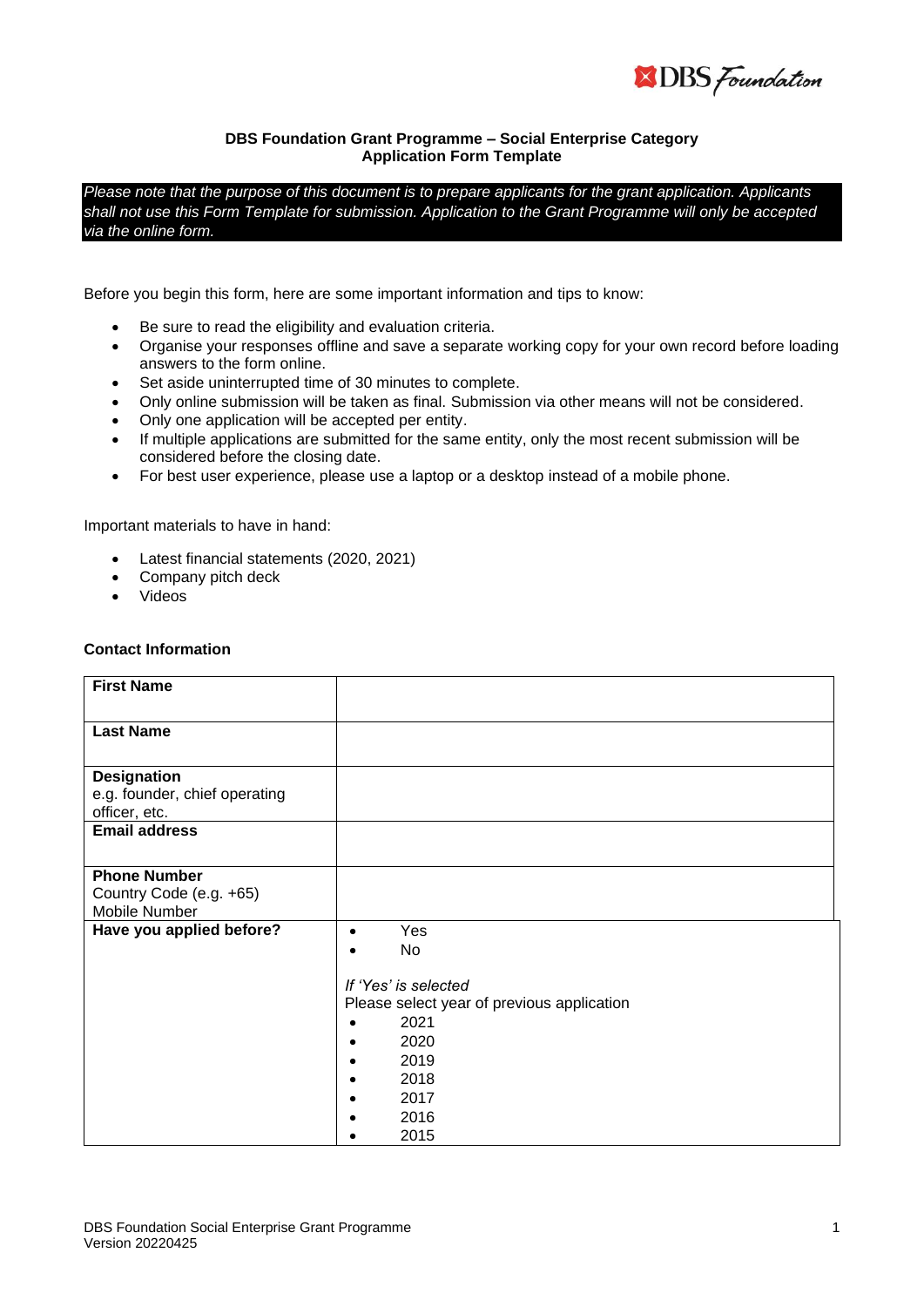

| How did you hear about this<br>programme? | Choose an Option<br>DBS emailer<br>$\bullet$<br>DBS social media channels<br>$\bullet$<br>DBS events / website<br>$\bullet$<br>Social enterprise network / Start-up network (state name of<br>$\bullet$<br>network)<br>Word of mouth<br>٠<br>Online search<br>$\bullet$<br>Others (specify below)<br>٠ |
|-------------------------------------------|--------------------------------------------------------------------------------------------------------------------------------------------------------------------------------------------------------------------------------------------------------------------------------------------------------|
|                                           | If 'Social enterprise network / Start-up network' is selected<br>Please state which network                                                                                                                                                                                                            |
|                                           | If 'Others' is selected<br>Please state how did you hear about this programme                                                                                                                                                                                                                          |

# **About your company**

| <b>Registered business name</b><br>Indicate business name in English<br>as per official registration<br>document                                  |                                                                                                                                                                                                                                      |
|---------------------------------------------------------------------------------------------------------------------------------------------------|--------------------------------------------------------------------------------------------------------------------------------------------------------------------------------------------------------------------------------------|
| <b>Registered business name</b><br>(Local Language)<br>Optional field to indicate local<br>language business name as per<br>official registration |                                                                                                                                                                                                                                      |
| <b>Business registration number</b><br>Company registration number as<br>per official registration document.                                      |                                                                                                                                                                                                                                      |
| <b>Registered address of the</b><br>company                                                                                                       |                                                                                                                                                                                                                                      |
| Date of incorporation                                                                                                                             |                                                                                                                                                                                                                                      |
| <b>Type of legal entity</b>                                                                                                                       | Choose an Option<br><b>Limited Liability Company</b><br>Partnership<br><b>Private Limited</b><br>Sole Proprietorship<br>Charity / Non-profit Organisation<br><b>Others</b><br>$\bullet$<br>If 'Others' is selected<br>Please specify |
| <b>Place of incorporation</b><br>Please select country of<br>incorporation according to official<br>business registration documents.              | Choose an Option (Only one answer allowed)<br>China<br>$\bullet$<br>Hong Kong<br>$\bullet$<br>India<br>$\bullet$<br>Indonesia<br>$\bullet$<br>Singapore<br>Taiwan<br><b>Others</b><br>If 'Others' is selected                        |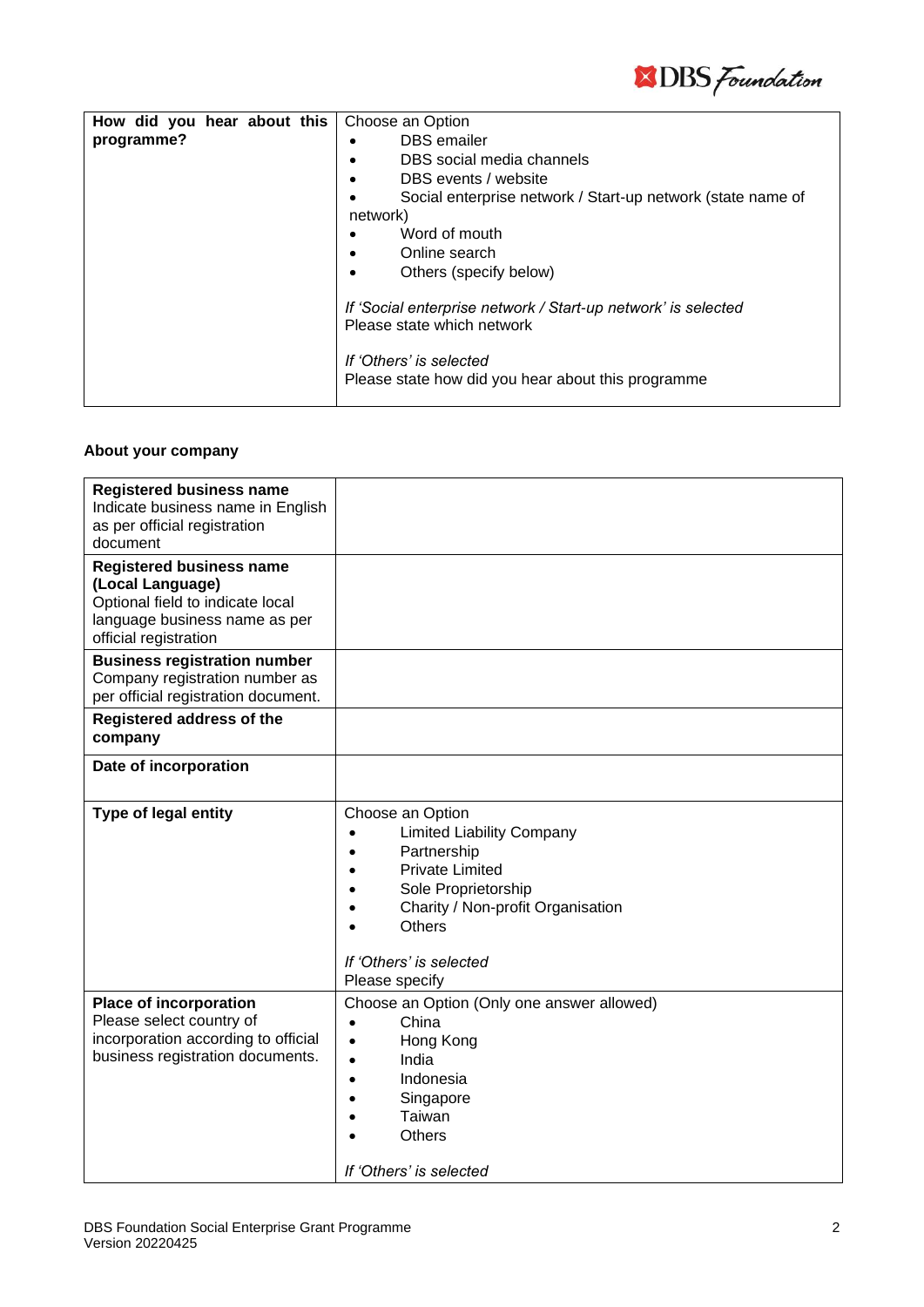

|                                                                                              | Please specify                                                                                                                                                                                                                                                                                                                                                                                                                                                                                                                                                                                                                                                                                                                                                     |
|----------------------------------------------------------------------------------------------|--------------------------------------------------------------------------------------------------------------------------------------------------------------------------------------------------------------------------------------------------------------------------------------------------------------------------------------------------------------------------------------------------------------------------------------------------------------------------------------------------------------------------------------------------------------------------------------------------------------------------------------------------------------------------------------------------------------------------------------------------------------------|
| <b>Place of operations</b>                                                                   | Choose an Option (multiple answers allowed)<br>China<br>$\bullet$<br>Hong Kong<br>India<br>$\bullet$<br>Indonesia<br>Singapore<br>Taiwan<br>Others<br>If 'Others' is selected<br>Please specify                                                                                                                                                                                                                                                                                                                                                                                                                                                                                                                                                                    |
| Industry                                                                                     | Choose an Option<br>Agriculture<br>٠<br>Arts, Culture & Entertainment<br>$\bullet$<br>Education<br>$\bullet$<br>Energy & Power<br>$\bullet$<br>Environment & Waste Management<br>$\bullet$<br>Food & Beverage<br>$\bullet$<br><b>Financial Services</b><br><b>General Consultancy</b><br><b>Healthcare &amp; Social Services</b><br>$\bullet$<br>Housing & Accommodation<br>$\bullet$<br>Information & Communications<br>$\bullet$<br>Manufacturing<br>Materials & Packaging<br><b>Retail &amp; Consumer Goods</b><br>Supply Chain, Logistics & Trading<br>Technology<br><b>Tourism Services</b><br>$\bullet$<br>Transportation & Automotives<br>$\bullet$<br><b>Water Supply</b><br>$\bullet$<br>Others<br>$\bullet$<br>If 'Others' is selected<br>Please specify |
| Is your business subject to any<br>ethics or regulatory approval<br>requirements?            | Yes<br>$\bullet$<br>No<br>$\bullet$                                                                                                                                                                                                                                                                                                                                                                                                                                                                                                                                                                                                                                                                                                                                |
| Is your business currently<br>using or plan to use any IP or<br>licences from third parties? | Yes<br>$\bullet$<br>No<br>$\bullet$                                                                                                                                                                                                                                                                                                                                                                                                                                                                                                                                                                                                                                                                                                                                |
| Company website (if any)<br>Social media handles (FB, IG,<br>LI, WeChat)                     |                                                                                                                                                                                                                                                                                                                                                                                                                                                                                                                                                                                                                                                                                                                                                                    |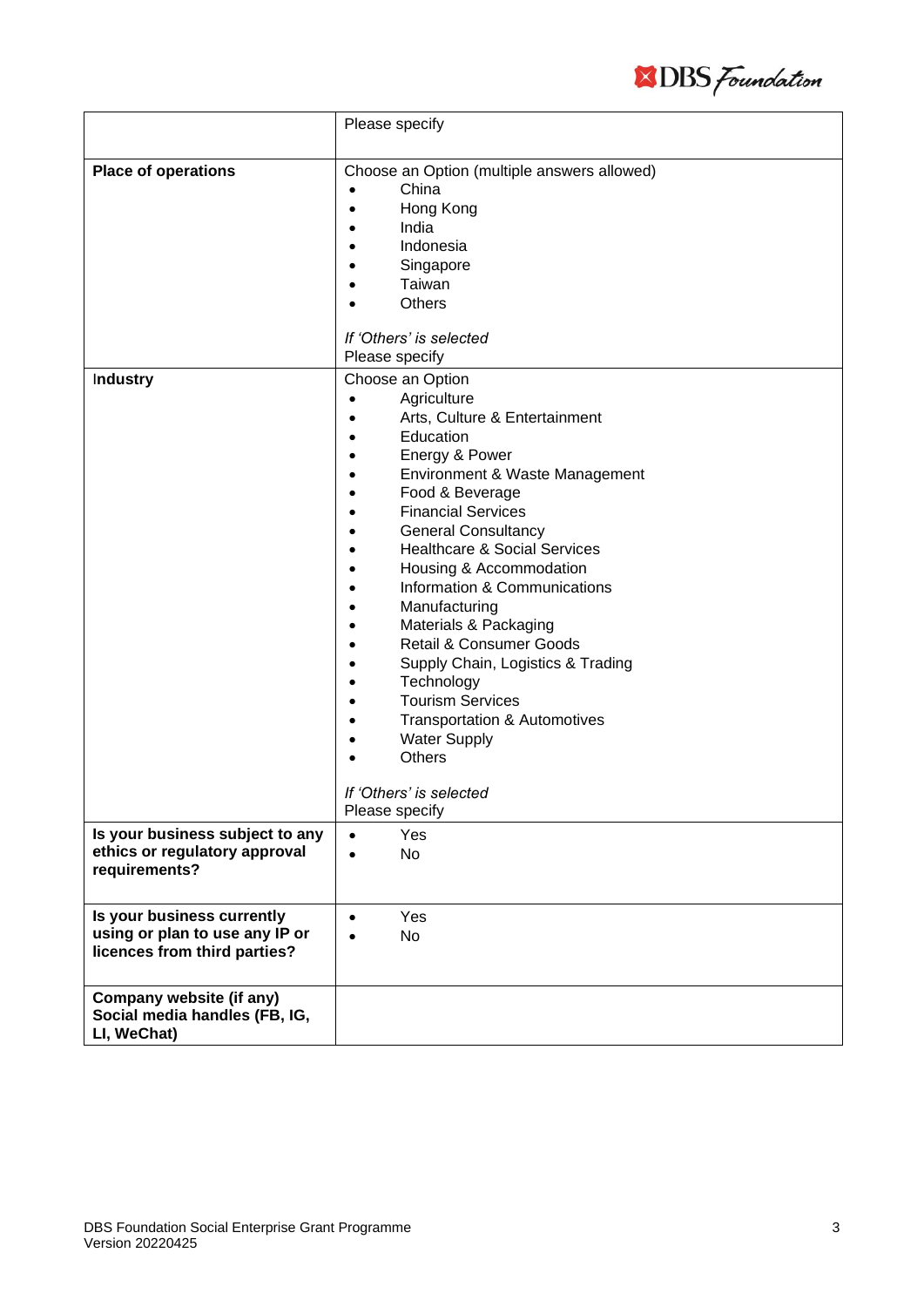

| Additional information (if any) | Certified B Corporation<br>$\bullet$<br>Accredited by social enterprise accreditation body (e.g. raiSE<br>Centre for Social Enterprise in Singapore)<br>Completed incubator / accelerator programme(s)<br>٠<br><b>Current DBS Corporate Banking client</b> |
|---------------------------------|------------------------------------------------------------------------------------------------------------------------------------------------------------------------------------------------------------------------------------------------------------|
|                                 | If 'Accredited by social enterprise body' and/or 'Completed incubator /<br>accelerator programme(s)' is/are selected<br>State details on accreditation body and incubator / accelerator<br>programme(s)                                                    |

## **About your social / environmental impact**

| Describe your social /<br>environment impact concisely                            |                                                                                                                                                                                                                                                                                                                                                                                                                                                                                                                                                                                                                                                                                                                                                                                                                                                                                                                                                                                                          |
|-----------------------------------------------------------------------------------|----------------------------------------------------------------------------------------------------------------------------------------------------------------------------------------------------------------------------------------------------------------------------------------------------------------------------------------------------------------------------------------------------------------------------------------------------------------------------------------------------------------------------------------------------------------------------------------------------------------------------------------------------------------------------------------------------------------------------------------------------------------------------------------------------------------------------------------------------------------------------------------------------------------------------------------------------------------------------------------------------------|
| Select your area of impact                                                        | Choose Options (multiple answers allowed)<br>Creating impact through<br>Reducing carbon footprint<br>$\bullet$<br>Reducing, reusing, recycling electronic waste<br>Reducing, reusing, recycling food waste<br>$\bullet$<br>Reducing, reusing, recycling municipal waste<br>$\bullet$<br>Reducing, reusing, recycling plastic waste<br>$\bullet$<br>Providing access to clean water<br>$\bullet$<br>Providing access to education<br>$\bullet$<br>Providing access to employment<br>$\bullet$<br>Providing access to healthcare<br>$\bullet$<br>Providing access to sanitation<br>$\bullet$<br>Providing access to food and nutrition<br>Sustainable agriculture<br><b>Others</b><br>$\bullet$<br>Improving lives of (multiple answers allowed)<br>Children<br>$\bullet$<br>Elderly<br>$\bullet$<br>Ex-offenders<br>Low-income groups<br>Migrant workers<br>$\bullet$<br>People with disabilities and special needs<br><b>Rural communities</b><br>Smallholder farmers<br>Women<br>Youth<br><b>Others</b> |
| What are the social /<br>environmental outcomes that<br>you have achieved in 2021 | A. If the applicant selects Reducing Carbon Footprint, the following<br>question will be asked:<br>Amount of greenhouse gas emissions reduced (in metric ton)<br>B. If the applicant selects any of the following (Reducing, reusing and<br>recycling Electronic Waste, Food Waste, Municipal and Plastic<br>Waste), the following questions will be asked:<br>Amount of waste reduced (in metric ton)<br>٠                                                                                                                                                                                                                                                                                                                                                                                                                                                                                                                                                                                              |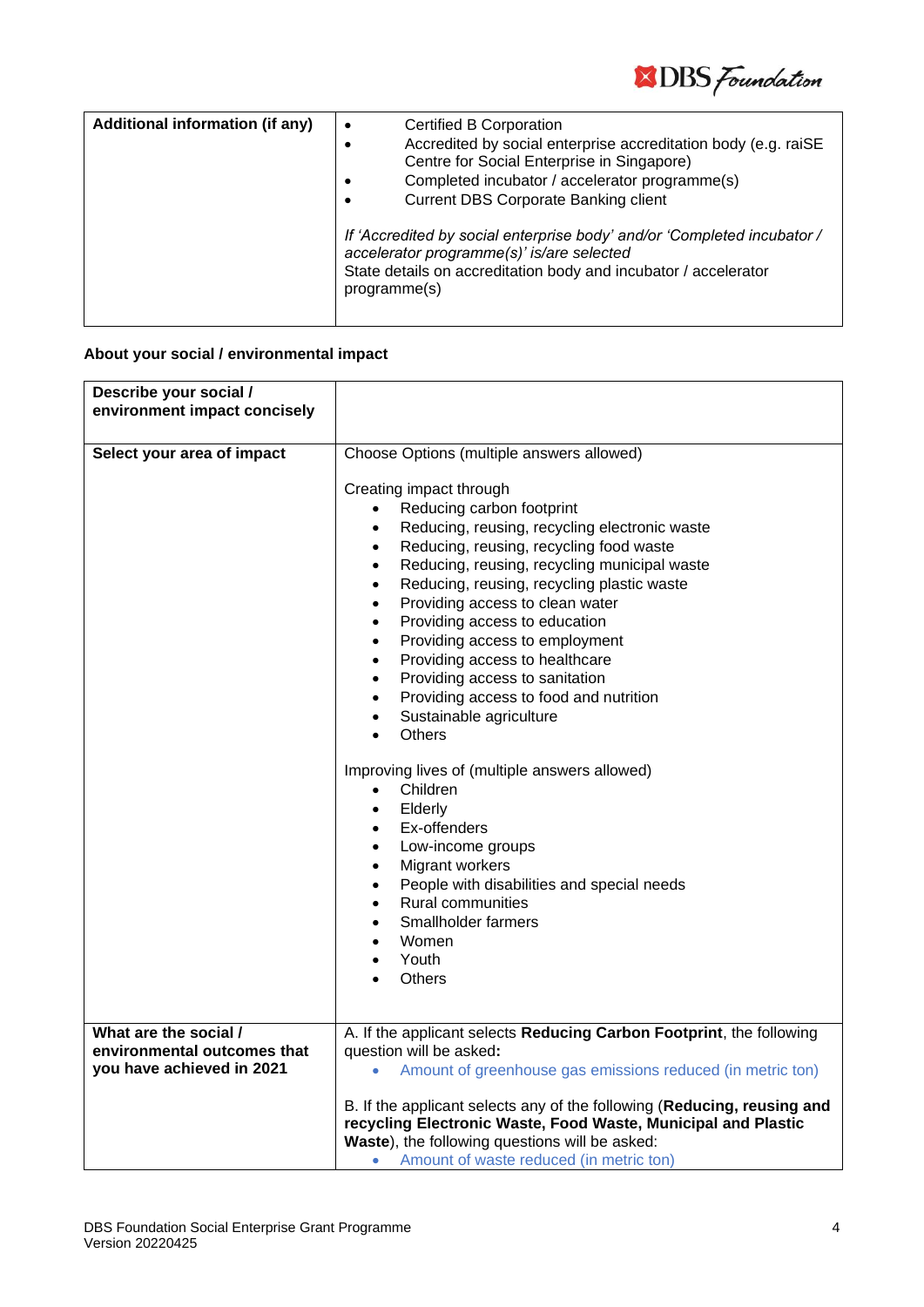**XIDBS** Foundation

| Number of persons reached by waste reducing, reusing and<br>$\bullet$<br>recycling initiatives                    |
|-------------------------------------------------------------------------------------------------------------------|
| C. If the applicant selects Providing access to Clean Water, the<br>following questions will be asked:            |
| Number of clean water facilities or services provided<br>$\bullet$                                                |
| Number of persons provided with clean water facilities,<br>۰                                                      |
| services or products                                                                                              |
| D. If the applicant selects Providing access to Education, the<br>following questions will be asked:              |
| Number of education or training opportunities created                                                             |
| Number of persons provided with education or training                                                             |
| opportunities                                                                                                     |
| E. If the applicant selects Providing access to Employment, the<br>following questions will be asked:             |
| Number of employment opportunities created                                                                        |
| Number of persons provided with employment opportunities<br>$\bullet$                                             |
| F. If the applicant selects Providing access to Healthcare, the<br>following questions will be asked:             |
| Number of healthcare or social care facilities, services or<br>$\bullet$<br>products provided                     |
| • Number of persons provided with healthcare or social care<br>facilities, services or products                   |
| G. If the applicant selects Providing access to Sanitation, the<br>following questions will be asked:             |
| Number of proper sanitation facilities or services provided<br>$\bullet$                                          |
| Number of persons provided with proper sanitation facilities or<br>$\bullet$                                      |
| services                                                                                                          |
| H. If the applicant selects Providing access to Food and Nutrition,<br>the following questions will be asked:     |
| Number of food and nutritional programmes and services<br>provided                                                |
| Number of meals provided by the programmes and services                                                           |
| Number of persons provided with food and nutritional                                                              |
| programmes and services                                                                                           |
| I. If the applicant selects Sustainable Agriculture, the following<br>questions will be asked                     |
| Number of programmes, services or products related to<br>sustainable agriculture provided                         |
| Number of stakeholders (smallholder farmers, input suppliers,<br>$\bullet$                                        |
| farmer cooperatives, processors, etc.) benefiting from<br>programmes, services or products related to sustainable |
| agriculture                                                                                                       |

# **About your business**

| What is your business about?<br>• Include details on business<br>model, product/service offering,<br>customer segments, unique<br>proposition, target market size, |
|--------------------------------------------------------------------------------------------------------------------------------------------------------------------|
| impact focus and outcomes,<br>etc.                                                                                                                                 |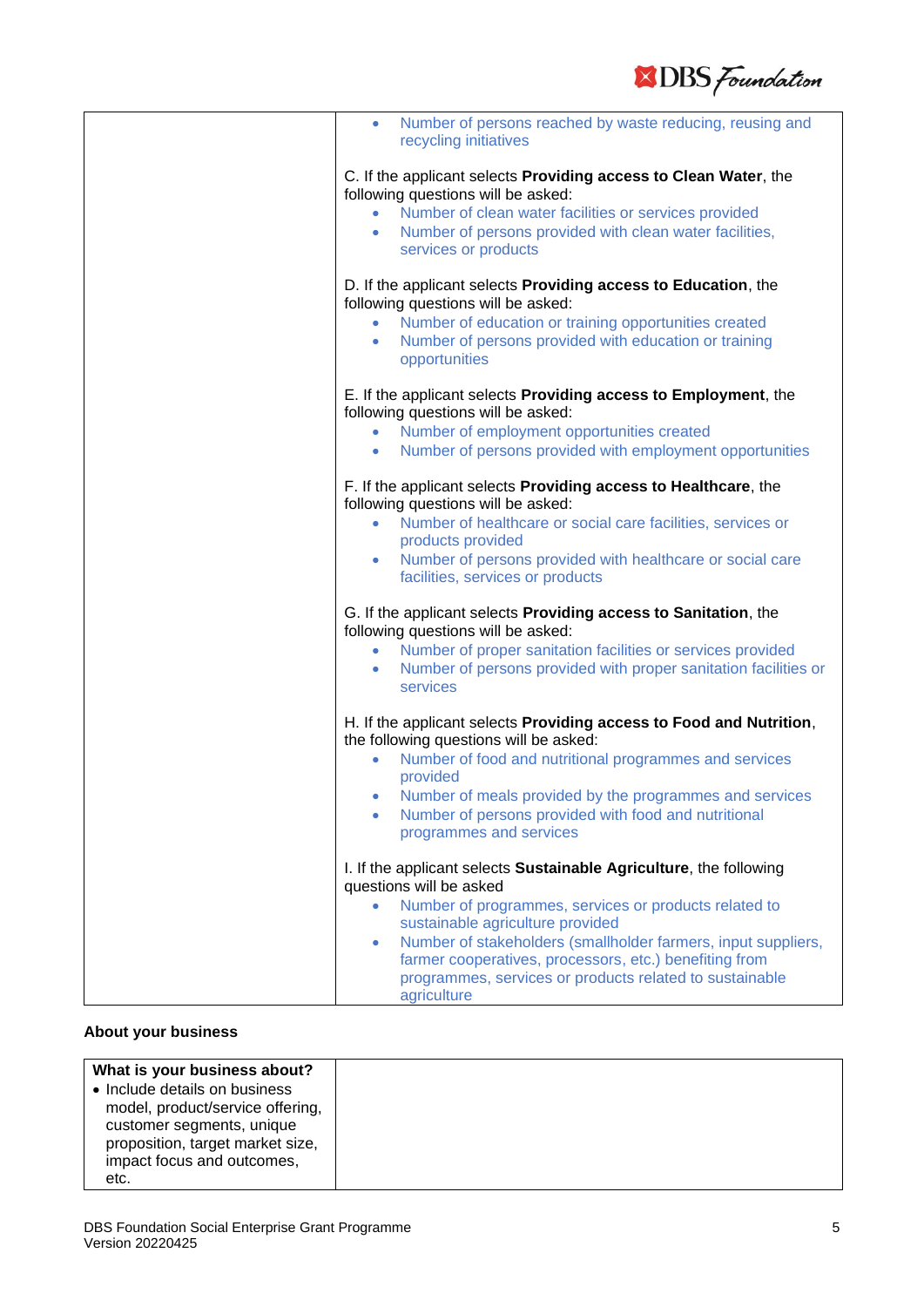

| • How is your product/service<br>differentiated from others?<br>• Who are your competitors?                                                                                                                                            |                                                                                                                                   |
|----------------------------------------------------------------------------------------------------------------------------------------------------------------------------------------------------------------------------------------|-----------------------------------------------------------------------------------------------------------------------------------|
| How does your business<br>address the social and/or<br>environment issues and create<br>impact?                                                                                                                                        |                                                                                                                                   |
| <b>Current stage of business</b>                                                                                                                                                                                                       | Choose an Option<br>Ideation<br>Prototype<br>Revenue making<br>$\bullet$<br><b>EBITDA</b> breakeven<br>Profit making<br>$\bullet$ |
| Who are the core team<br>members of the company?<br>Describe the industry, business<br>and impact-related experience,<br>skill sets, and network of the<br>management team and any<br>advisors.<br><b>Insert LinkedIn profile URLs</b> |                                                                                                                                   |
|                                                                                                                                                                                                                                        |                                                                                                                                   |

# **Proposal for the use of grant**

| State the grant amount you are<br>applying for<br>Grant amount must be in<br>Singapore dollars and must not<br>exceed SGD 250,000 |                                                                                                                                                                                                                                                                                                                                                                                                                                                                                                                                                                                                                                                                                                                                                 |
|-----------------------------------------------------------------------------------------------------------------------------------|-------------------------------------------------------------------------------------------------------------------------------------------------------------------------------------------------------------------------------------------------------------------------------------------------------------------------------------------------------------------------------------------------------------------------------------------------------------------------------------------------------------------------------------------------------------------------------------------------------------------------------------------------------------------------------------------------------------------------------------------------|
| The grant will be used to<br>increase capability or capacity<br>in:                                                               | Choose Options (multiple answers allowed)<br>Advocacy and community engagement<br>٠<br>Branding and marketing<br>٠<br>Capital or Fund raising<br>Customer acquisition and business development<br>$\bullet$<br>Financial management<br>٠<br>Impact monitoring and evaluation<br>$\bullet$<br>Intellectual assets and knowledge management<br>$\bullet$<br>Market expansion<br>$\bullet$<br>Manufacturing and production<br>٠<br>Operational and logistical efficiency<br>Product / service development and innovation<br>$\bullet$<br>Social impact programmes<br>٠<br>Talent acquisition and retention, inclusive employment<br>$\bullet$<br>Training on knowledge and skills<br>$\bullet$<br>Technology and digital platform<br><b>Others</b> |
|                                                                                                                                   |                                                                                                                                                                                                                                                                                                                                                                                                                                                                                                                                                                                                                                                                                                                                                 |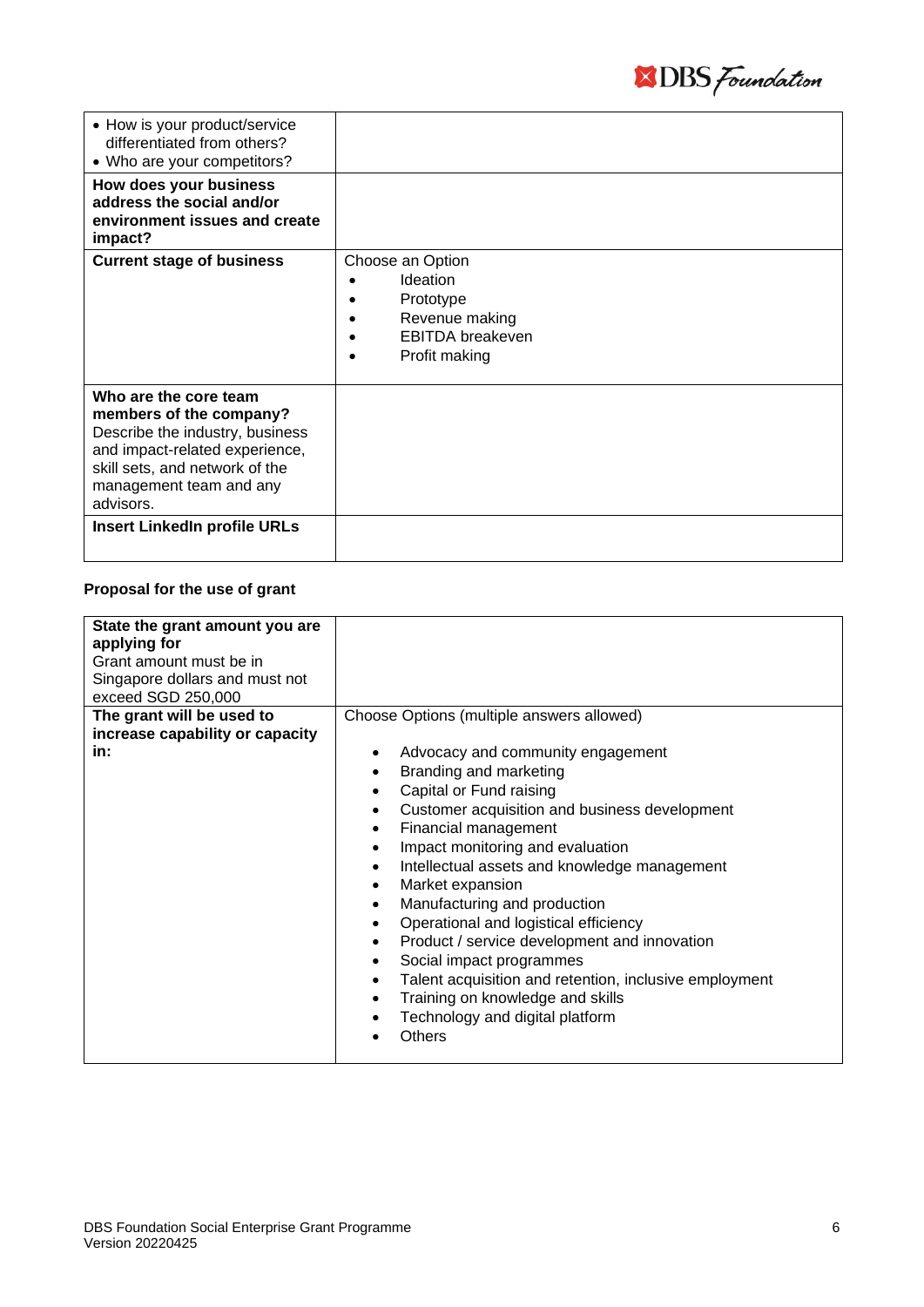

| Elaborate from above, how will<br>the grant be used to support<br>your desired social /<br>environmental impact?                                                                                       | What social / environmental impact will be achieved over the 2<br>$\bullet$<br>years?<br>At what level will the impact be achieved? Is it at the systemic<br>$\bullet$<br>level where policies, processes, structures are changed or<br>community level where the needs of the individuals or a<br>community are met? Please provide details.<br>What are the key milestones and outcomes over the 2 years?<br>$\bullet$<br>How will the grant be allocated and used to achieve the<br>impact?<br>How will the impact be scaled/sustained after 2 years?<br>$\bullet$                                                                                                                                                                                                                                                                                                                                                                                                                                                                                                                                                                                                                                                                                           |
|--------------------------------------------------------------------------------------------------------------------------------------------------------------------------------------------------------|-----------------------------------------------------------------------------------------------------------------------------------------------------------------------------------------------------------------------------------------------------------------------------------------------------------------------------------------------------------------------------------------------------------------------------------------------------------------------------------------------------------------------------------------------------------------------------------------------------------------------------------------------------------------------------------------------------------------------------------------------------------------------------------------------------------------------------------------------------------------------------------------------------------------------------------------------------------------------------------------------------------------------------------------------------------------------------------------------------------------------------------------------------------------------------------------------------------------------------------------------------------------|
| How will the grant be used to<br>support your desired business<br>growth?                                                                                                                              | What business growth outcomes will be achieved over the 2<br>$\bullet$<br>years?<br>What are the growth areas for your business? Is it in revenue,<br>٠<br>productivity, market expansion, number of persons you worked<br>with or served, number of services or products, etc. Please<br>provide details.<br>What are the key milestones and outcomes over the 2 years?<br>How will the grant be allocated and used to achieve business<br>$\bullet$<br>growth?<br>How will the business growth be scaled/sustained after 2<br>years?                                                                                                                                                                                                                                                                                                                                                                                                                                                                                                                                                                                                                                                                                                                          |
| What are the people and<br>partnership outcomes you want<br>to achieve in 2 years?                                                                                                                     | Number of current full-time employees hired<br>$\bullet$<br>Number of current part-time / temporary employees hired<br>$\bullet$<br>Number of new full-time employment opportunities that would<br>$\bullet$<br>be created if the grant was awarded<br>Number of new part-time / temporary employment<br>$\bullet$<br>opportunities that would be created if the grant was awarded<br>Number of current partners / collaborators<br>Number of new partners / collaborators that would be<br>$\bullet$<br>established if the grant was awarded                                                                                                                                                                                                                                                                                                                                                                                                                                                                                                                                                                                                                                                                                                                   |
| Submit your pitch deck<br>Upload PDF (<4MB)<br>You may download the pitch deck<br>template as a guide for preparing<br>your presentation. Only PDF<br>format smaller than 4 MB in size<br>is accepted. | Information for preparing a good pitch deck<br>(1) About the business and proposition<br>What is your business model, what is your product/service offering,<br>who are your customers, what is your unique proposition, who is<br>your target market, what is the market size?<br>(2) Social and/or environmental impact area<br>What is the social/environment problem you are trying to solve, and<br>how will your solution solve the problem?<br>(3) Competitive landscape<br>How is your product/service differentiated from others, who are your<br>competitors?<br>(4) Strategy & scale up plans<br>What are your plans to scale up over 2 years, what is your past and<br>projected financials, what are your target business and impact<br>outcomes? What is the basis of your outlook?<br>(5) Track record & achievements<br>Have you raised any funds, are there awards won?<br>(6) About the team and structure<br>Who forms your management and core team, do you have any<br>advisors or investors, what are their experience and track record?<br>What is the organisation structure?<br>(7) Use of grant<br>How do you plan to use the grant to achieve your business growth<br>(tying back to your scale up plans) and social / environmental |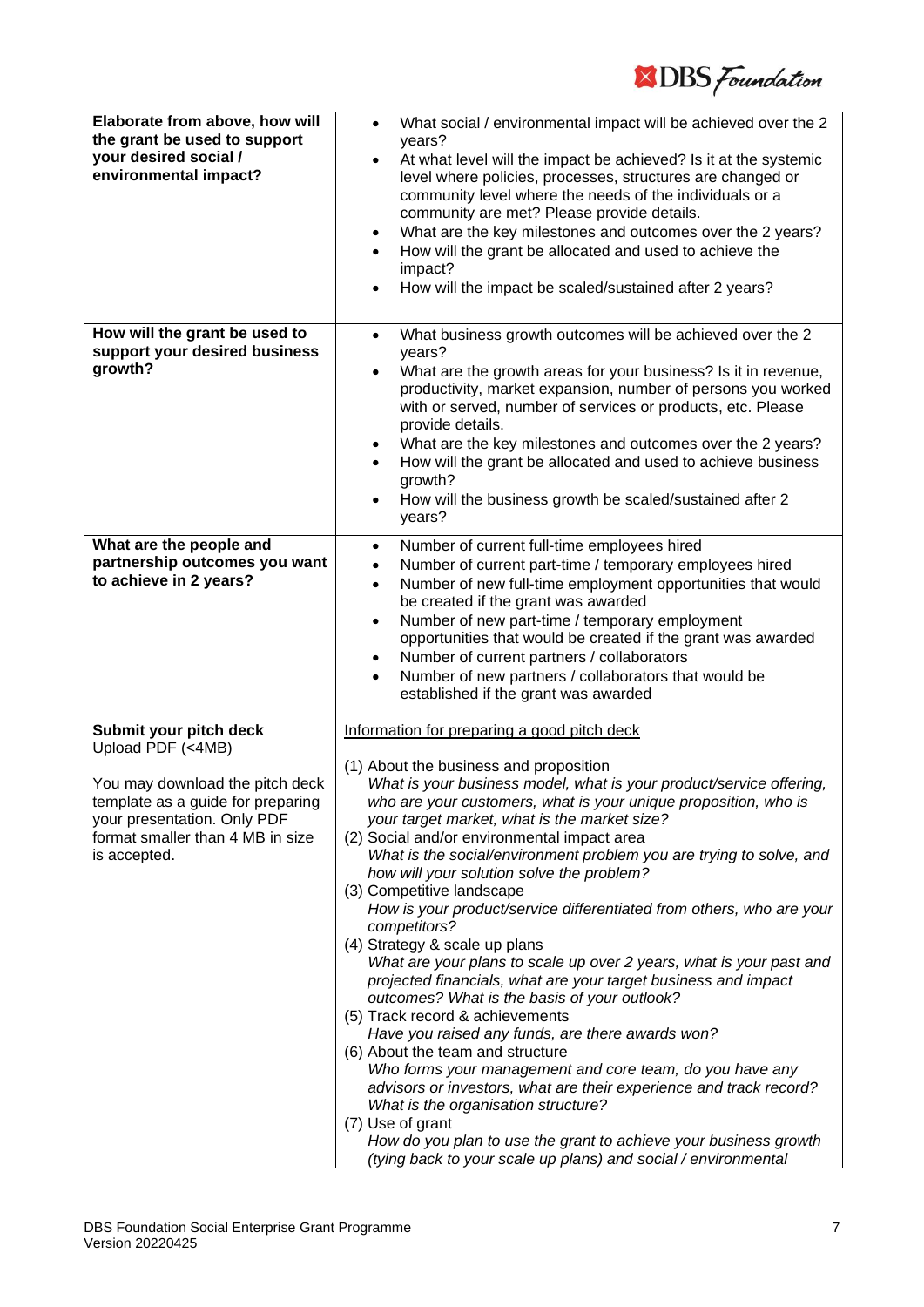

|                                                                                                                                                                                                                                                                | impact? What are the key outcomes and milestones you want to<br>achieve over the next 2 years? |
|----------------------------------------------------------------------------------------------------------------------------------------------------------------------------------------------------------------------------------------------------------------|------------------------------------------------------------------------------------------------|
| <b>Introduction Videos</b><br>Videos will help us to understand<br>what you are doing better. You<br>may submit video links about your<br>business, products or give a one-<br>minute introduction about yourself<br>and why you are applying for the<br>grant | Video URL 1<br>Video URL 2<br>Video URL 3                                                      |

### **Financials**

| Has the business received any<br>financial awards, bank loans, or<br>investments?<br>Examples include prize monies,<br>grants, VC investments,<br>philanthropic donations, working<br>capital loans, etc. | Yes<br>$\bullet$<br>No.<br>$\bullet$<br>If 'Yes' is selected<br>Please provide details on: Source of funds, Amount (SGD), Date that<br>funds were received |
|-----------------------------------------------------------------------------------------------------------------------------------------------------------------------------------------------------------|------------------------------------------------------------------------------------------------------------------------------------------------------------|
| <b>Annual Financial Statement 1</b>                                                                                                                                                                       | Indicate<br><b>Financial Year</b><br>Currency<br>٠<br>Revenue<br>Net profit $(+)$ / loss $(-)$<br>٠<br>Upload Annual Financial Statements 1 (<4MB)         |
| <b>Annual Financial Statement 2</b>                                                                                                                                                                       | Indicate<br><b>Financial Year</b><br>Currency<br>Revenue<br>٠<br>Net profit $(+)$ / loss $(-)$<br>Upload Annual Financial Statements 2 (<4MB)              |

### **Declaration**

I/We

- declare that all the facts stated in this form and the accompanying information is true and correct to the best of our knowledge and that we have not withheld/distorted any material facts.
- declare that I/we do not have any political or religious agenda and/or affiliations.
- represent, warrant and undertake that our submission of the proposal set out herein is compliant to applicable laws and will not result in a breach of any agreement(s) with any third party and/or infringe any third party's right(s).
- understand that if we obtain funding by false/misleading statements/partial disclosure not in line with the funding intent, DBS Foundation reserves the right to immediately withdraw the grant and recover from our organisation any amount of the funding the full amount of funds that DBS Foundation may have disbursed to us.
- am/are willing to provide any additional supporting documentation and/or evidence that may be required to verify the information provided aboveherein.